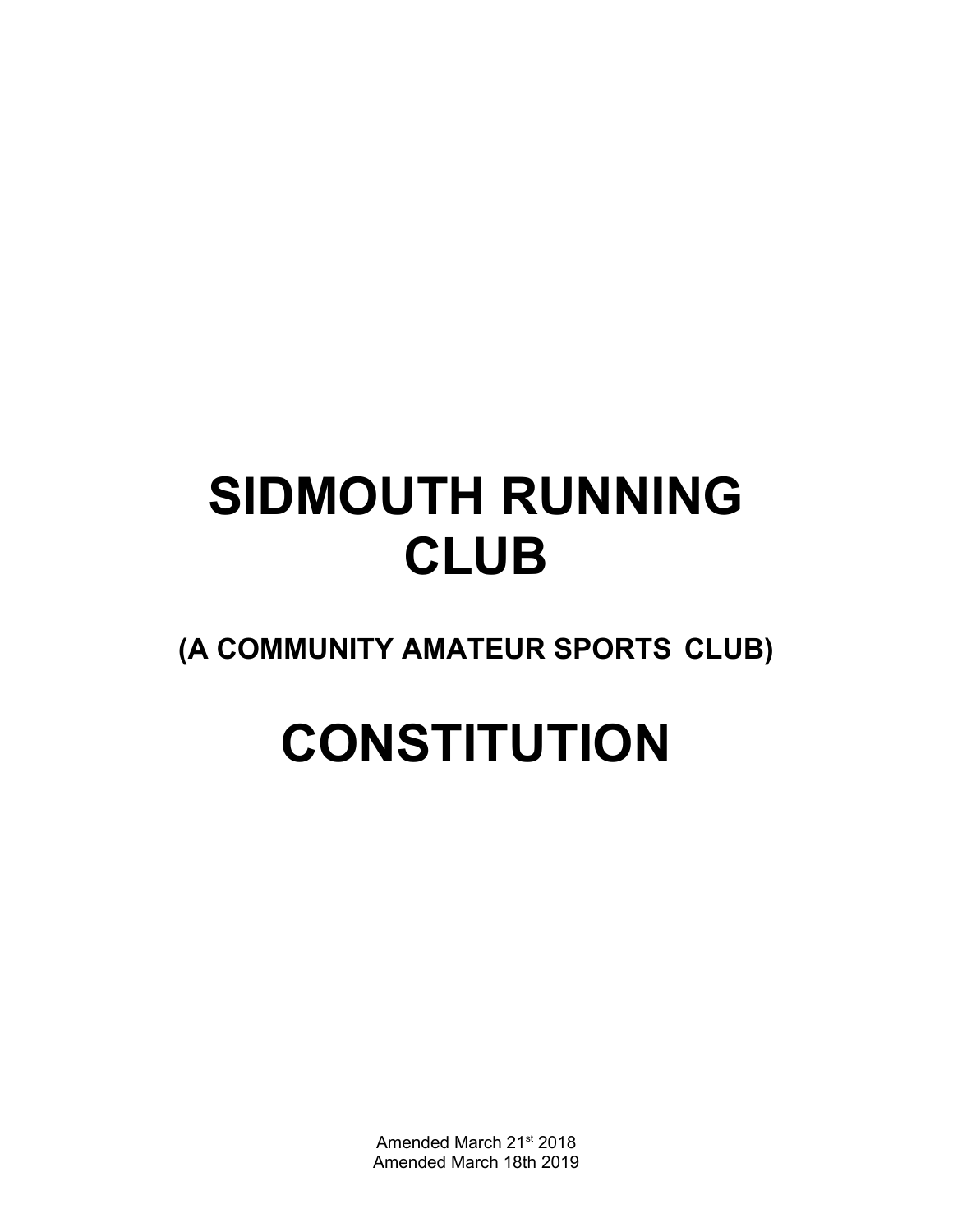- 1) **Name:** The name of the Club is Sidmouth Running Club.
- 2) **Club Purposes:** The purposes of the Club are to promote the amateur sport of running and related athletic disciplines in Sidmouth and the surrounding area and community participation in the same.
- 3) **Permitted means of advancing the purposes:** The committee has the power to :
	- a) acquire and provide grounds, equipment, coaching, training and playing facilities, clubhouse, transport, medical and related facilities;
	- b) provide coaching, training, medical treatment, and related social and other facilities;
	- c) take out any insurance for club, employees, contractors, players, guests and third parties;
	- d) raise funds by appeals, subscriptions, loans and charges;
	- e) borrow money and give security for the same, and open bank accounts;
	- f) buy, lease, or license property and sell, let or otherwise dispose of the same;
	- g) make grants and loans and give guarantees and provide other benefits;
	- h) set aside funds for special purposes as reserves;
	- i) invest funds in any lawful manner;
	- j) employ and engage staff and others and provide services;
	- k) co-operate with or affiliate to firstly any bodies regulating or organizing the Sport and secondly any club or body involved with it and thirdly with government and related agencies;
	- l) do all other things reasonable necessary to advance the purposes
	- m)None of the above powers may be used other than to advance the purposes consistently with the Rules below and the general Law.

#### **4) Membership:**

a) Membership of the Club shall be open to anyone interested in the sport on application regardless of sex, age, disability, ethnicity, nationality, sexual orientation, religion or other beliefs. However, limitation of membership according to available facilities is allowable on a nondiscriminatory basis;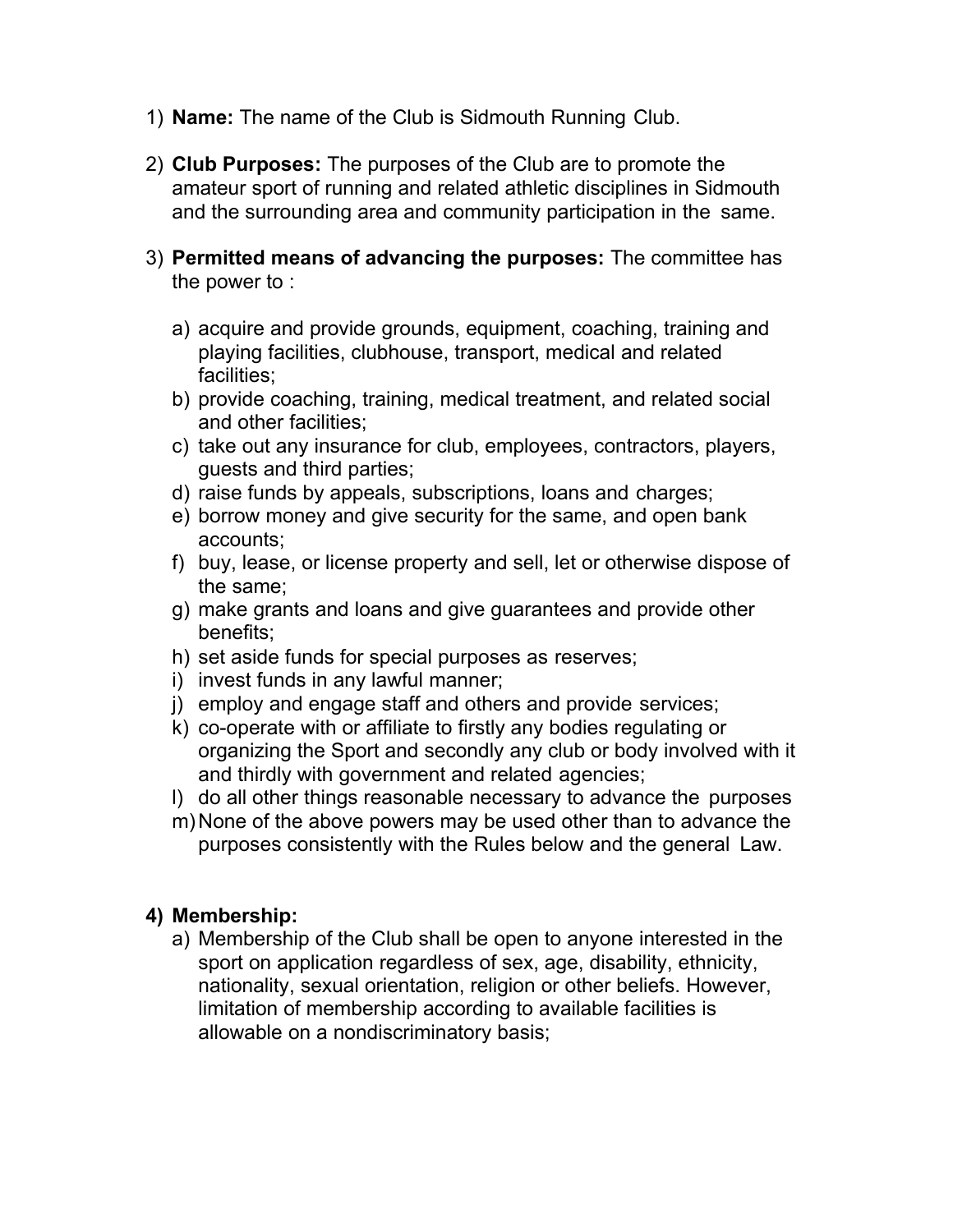- b) The Club may have different classes of membership and subscriptions on a nondiscriminatory and fair basis. The Club will keep subscriptions at levels that will not pose a significant obstacle to people participating;
- c) The Club committee may refuse membership, or remove it, only for good cause such as conduct or character likely to bring the Club or sport into disrepute. Appeal against refusal or removal may be made to the members.
- d) The financial year shall be from January  $1<sup>st</sup>$  to December  $31<sup>st</sup>$ .
- e) The membership from January  $1<sup>st</sup>$  one year to January  $31<sup>st</sup>$  the following year, with subs payable from  $1<sup>st</sup>$  December

# **5) All General Meetings**

- a) All members may attend all general meetings of the Club in person.
- b) Such meetings need 21 clear days' written notice to members.
- c) The quorum for all general meetings is 10 per cent of the total membership.
- d) The Chair or (in his or her absence) another member chosen at the meeting shall preside.
- e) Except as otherwise provided in these Rules every resolution shall be decided by a simple majority of the votes cast on a show of voting cards.
- f) Formalities in connection with General Meetings (such as how to put down resolutions) shall be decided by the Committee and publicized to Club members.
- g) Shortly after the end of January each year the Secretary will email all members giving them 14 days to forward any resolutions, rule changes or nominations for officers and committee for the forthcoming AGM. Resolutions and rule changes require a proposer and seconder from paid up members.

The Secretary will then include any information received in that 14 day period in a written notice to all members giving them 21 days clear notice of the date of the AGM.

Within 14 days of that 21 day period any amendments to any of the proposals must be received by the Secretary and have been proposed and seconded by paid up members.

No proposals, amendments or nominations will be taken from the floor at the AGM.

- 6) **ANNUAL GENERAL MEETINGS (AGM):** The Club will hold an AGM once in every calendar year and not more than 15 months after the last AGM. At every AGM:
	- a) the members will elect a committee including a Chair, Vice Chair, Treasurer, Secretary, Social Secretary and Head Coach to serve until the next AGM;
	- b) the Treasurer will produce accounts of the Club for the latest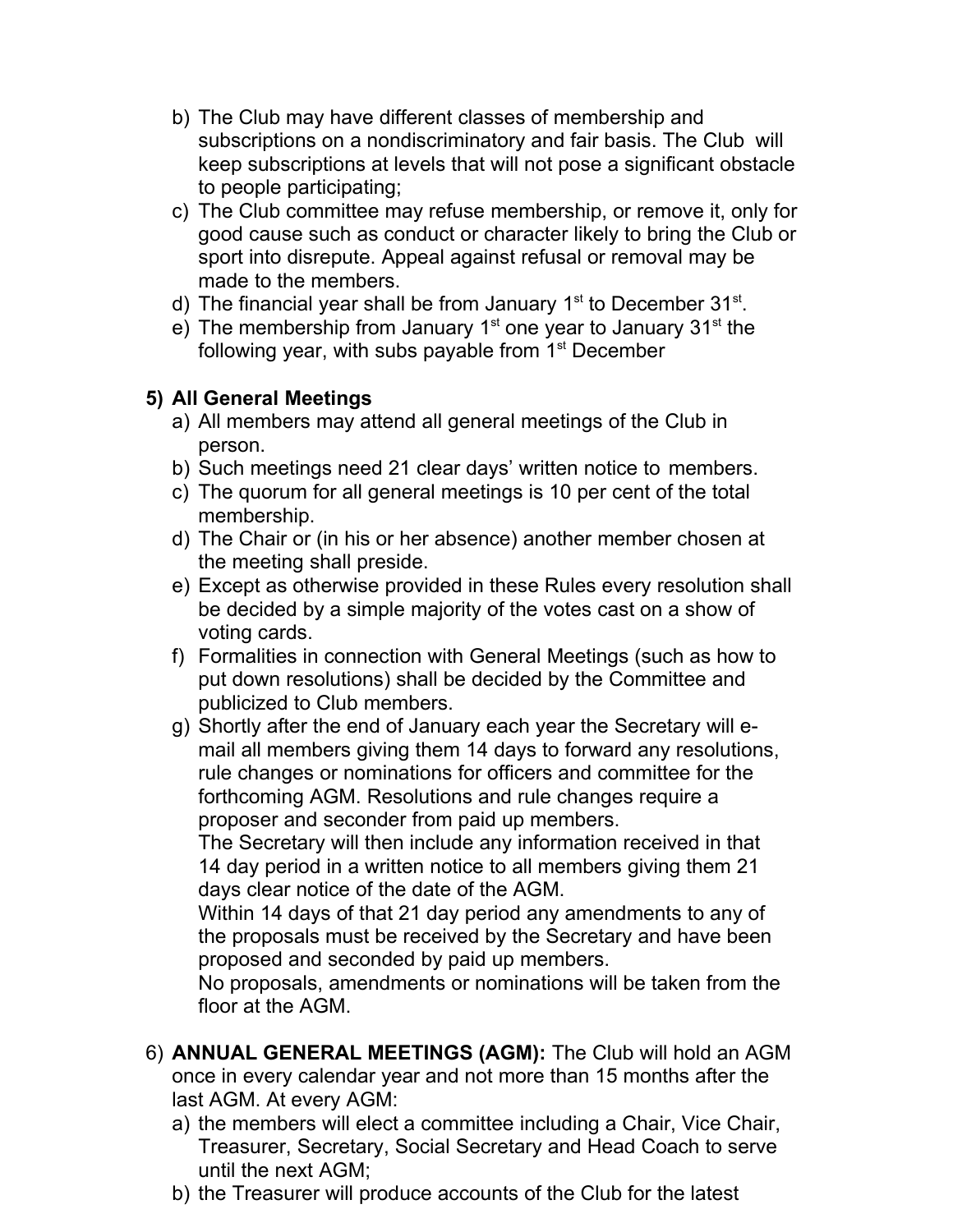financial year audited as the committee shall decide;

- c) the committee will present a report on the Club's activities since the previous AGM;
- d) the Members will appoint a suitable person to audit the accounts
- e) The members will discuss and vote on any resolution (whether about policy or to change the Rules) and deal with any other business put to the meeting.
- **7 Extraordinary General Meetings (EGM):** An EGM shall be called by the Secretary within 14 days of a request to that effect from the committee or on the written request of not less than 10 members signed by them. Such EGM shall be held on not less than 14 days' notice at a place decided upon by the committee or in default by the Chair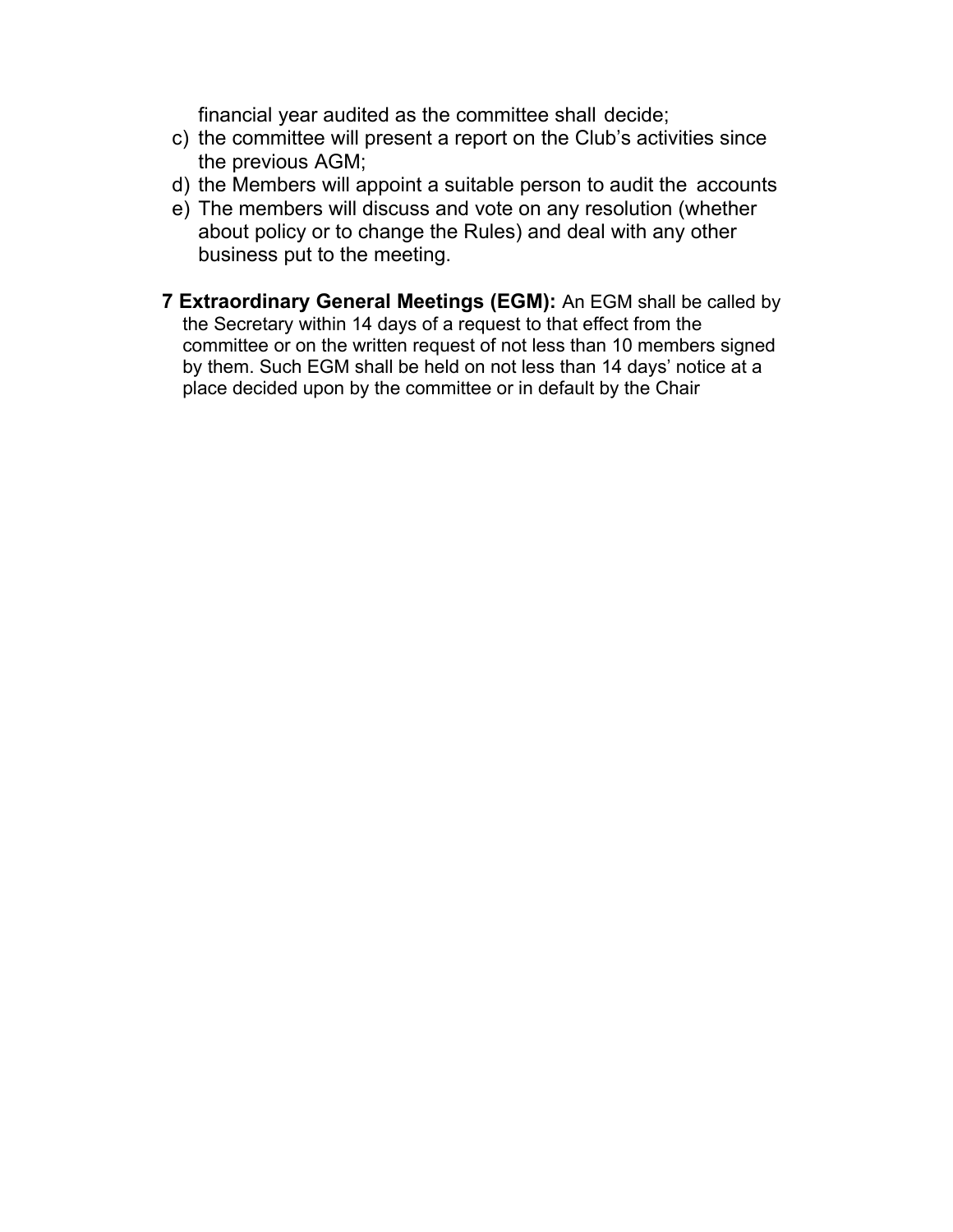#### **The Committee:**

**a) Role:** Subject to these Rules the Committee shall have responsibility for the management of the Club, its funds, property and affairs.

### **b) Property etc.**

- i) The property and funds of the Club cannot be used for the direct or indirect private benefit of members other than as reasonably allowed by the Rules and all surplus income or profits are re-invested in the club
- ii) The Club may provide sporting and related social activities, sporting equipment, courses, insurance cover, medical treatment, away match expenses, post-match refreshments and other ordinary benefits of Community Amateur Sports Clubs as provided for in the Finance Act 2002.
- iii) The Club may also in connection with the sports purposes of the Club:
- (1) Sell and supply food, drink, and related sports clothing and equipment;
- (2) Employ members (though not for playing) and remunerate them for providing goods and services, on fair terms set by the committee without the persons concerned being present.
- (3) Pay for reasonable hospitality for visiting teams and guests.
- (4) Indemnify the Committee and members acting properly in the course of the running of the club against any liability incurred in the proper running of the Club (but only to the extent of the assets).
- iv) The Committee will have due regard to the law on disability discrimination and child protection.

#### **a. Composition etc.**

- i) The committee shall consist of at least six and not more than 14 members (including officers)
- ii) The committee members may be re-elected or re-co-opted without limit
- iii) A committee member ceases to be such if he or she ceases to be a member of the Club, resigns by written notice or is removed by the committee for good cause after the member concerned has been given the chance of putting his/her case to the committee with an appeal to the Club members, or is removed by Club members at a general meeting. The committee shall fairly decide the limits and formalities of these steps.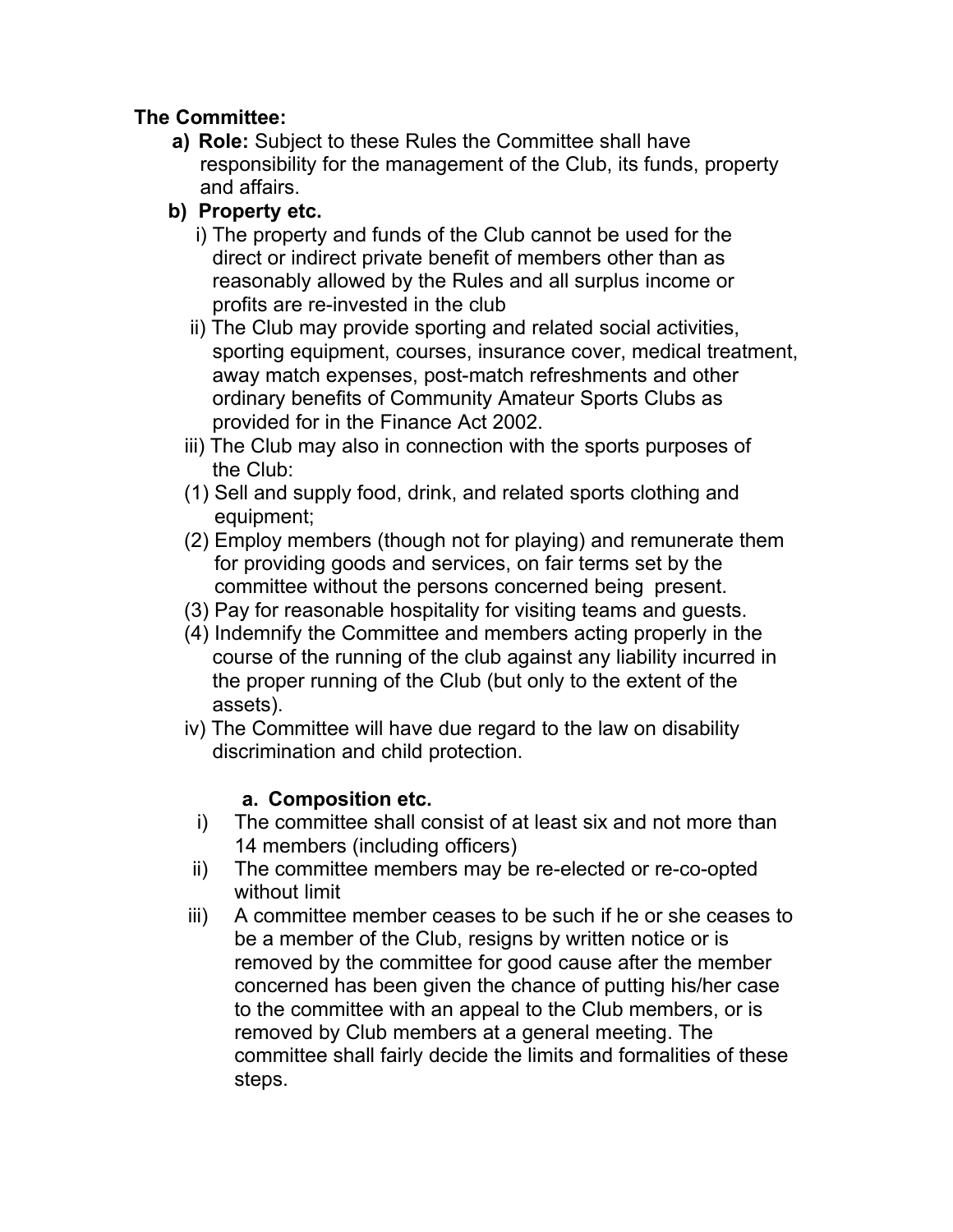### **d) Committee Members**

- i) Whenever a committee member has a personal interest in a matter to be discussed he/she must declare it, withdraw from that part of the meeting (unless asked to stay) not be counted in the quorum for that agenda item and withdraw during the vote and have no vote on the matter concerned.
- ii)The committee may decide its own way of operating. Unless it otherwise resolves the following rules apply:
- (1) at least 4 members must be present for the meeting to be valid;
- (2) committee meetings shall be held face to face;
- (3) the Chair or whoever else those present choose shall chair meetings;
- (4) decisions shall be by simple majority of those voting;
- (5) a resolution in writing signed by every committee member shall be valid without a meeting;
- (6) the chair of the meeting shall not have a casting vote.
- **e) Delegation etc.:** The Committee may delegate any of their functions to sub-committees but must specify the scope of its activities and powers; the extent to which it can commit the funds of the Club; its membership; its duty to report back to the committee.
- **f) Disclosure:** Annual Club reports and statements must be made available for inspection by any member and all Club records may be inspected by any committee

### **g) Amendments**

- a) These Rules may be amended at a general meeting by two thirds of the votes cast but not (if relevant) so as to jeopardize the Club's status as a Community Amateur Sports Club as first provided by the Finance Act 2002 and not in any event to alter its purposes (unless the procedure set out in 9 b) has been followed) or winding up provisions.
- b) The Club Purposes may be changed to include another eligible sport if the committee unanimously agrees and the members also agreed the change by a 75% majority of votes cast.

# **h) Winding up of the Club**

- a) The members may vote to wind up the Club if not less than three quarters of those present and voting support that proposal at a properly convened general meeting
- b) The committee will then be responsible for the orderly winding up of the Club's affairs